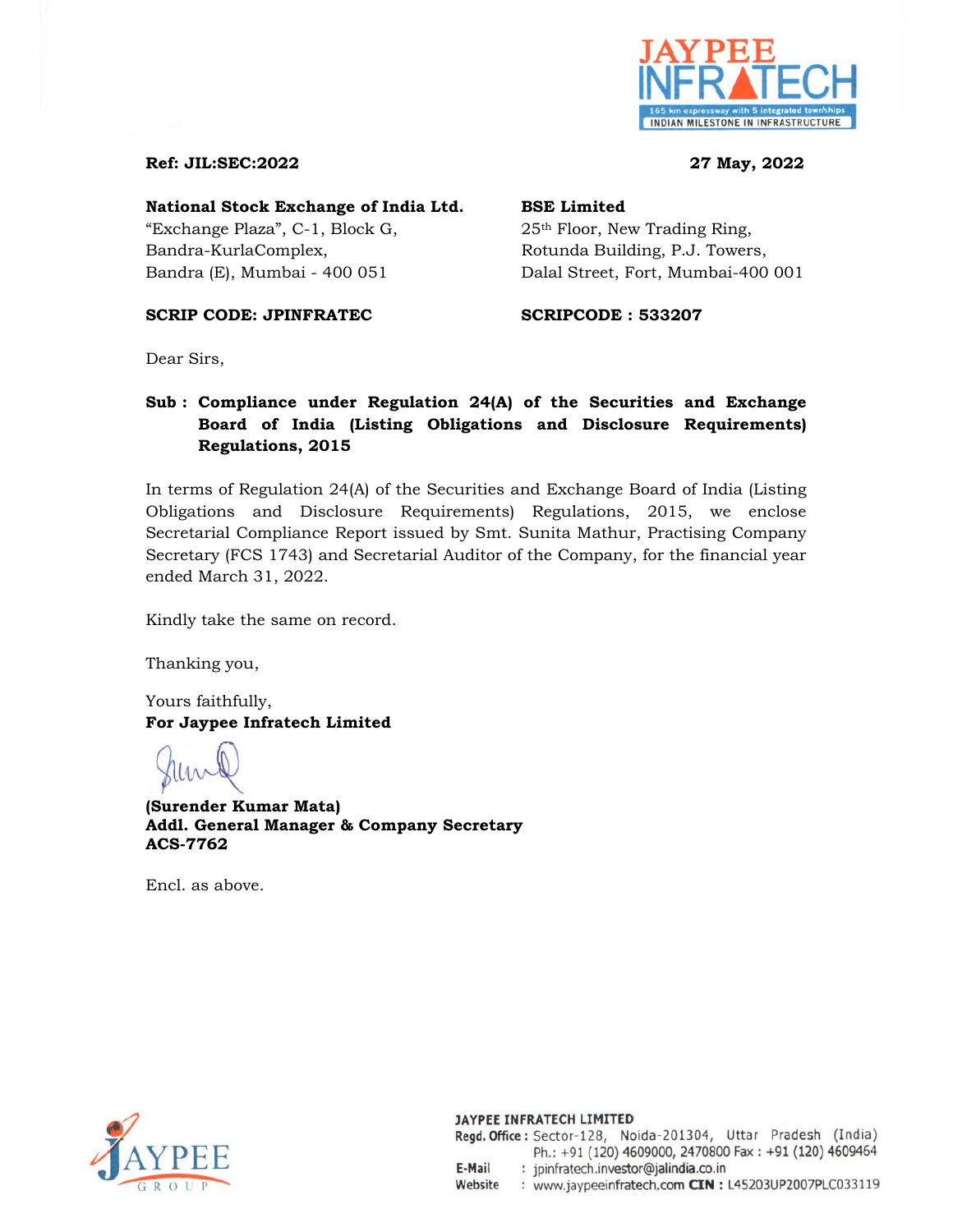

### **Annual Secretarial Compliance Report (ASCR) of Jaypee Infratech Limited for the year ended 31st March 2022**

*Jaypee Infratech (Limited (JIL) is undergoing Corporate Insolvency Resolution Process ("CIRP") in the matter of IDBI Bank Limited v/s. Jaypee Infratech Limited [CP. No. 77/ALD/2017] vide order dated 09.08.2017 and 14.08.2018 passed by Hon'ble Adjudicating Authority read with orders dated 09.08.2018, 06.11.2019 & 24.03.2021 passed by Hon'ble Supreme Court*

*Hon'ble Supreme Court of India vide its order dated 24th March, 2021 directed to renew the CIRP process and to complete the same within 45 days from the date of the order while allowing IRP to invite fresh resolution plans from two previous bidders, Suraksha Realty Ltd. and NBCC (India) Ltd only.* 

*Pursuant to the initiation of CIRP, vide aforesaid order, the adjudicating authority appointed Mr. Anuj Jain, as Interim Resolution Professional (IRP) to carry the functions as mentioned under the Code.*

*The resolution plans received from both the bidders on/before 07.04.2021 were further revised/clarified/amended by bidders. The CoC discussed and evaluated the Final Resolution Plans and decided to put both the Plans to vote from 14th June, 2021 to 23rd June, 2021 and result of e-voting on the Plans was declared on 23rd June, 2021. The IRP on behalf of CoC applied for the extension from Hon'ble Supreme Court for grant of further time beyond 45 days. The Hon'ble Supreme Court in its hearing held 27th July, 2021 granted the relief's claimed in the application.*

*The Interim Resolution Professional (IRP) has submitted with the Hon'ble NCLT, Principal Bench, New Delhi, Resolution Plan of Suraksha Reality Limited, as approved by the Committee of Creditors and the same is pending for adjudication before Adjudicating Authority.*

\* I, Sunita Mathur have examined:

- 1) all the documents and records made available to us and explanation provided by JAYPEE INFRATECH LIMITED– CIN L45203UP2007PLC033119; BSE Scrip Code: 533207and; NSE Scrip Code: JPINFRATEC ("the listed entity"),
- 2) the filings/ submissions made by the listed entity to the stock exchanges,
- 3) website of the listed entity,
- 4) any other document/filing, as may be relevant, which has been relied upon to make this certification,

for the year ended on 31<sup>st</sup> March, 2022 ("Review Period") in respect of compliance with the provisions of:

- (a) the Securities and Exchange Board of India Act, 1992 ("SEBI Act") and the Regulations, circulars, guidelines issued thereunder; and
- (b) the Securities Contracts (Regulation) Act, 1956 ("SCRA"), Rules made thereunder and the Regulations, circulars, guidelines issued thereunder by the Securities and Exchange Board of India ("SEBI");

The specific Regulations, whose provisions and the circulars/ guidelines issued thereunder for the financial year ended 31<sup>st</sup> March, 2022 ("Review Period"), have been examined, include:

> 102, Sai Plaza, 188 Sant Nagar, East Of Kailash, New Delhi- 110065 e-mail: sunita.streamline@gmail.com; Ph; 26415264, + 91 9810409307 Jaypee Infratech Limited ASCR FY 2022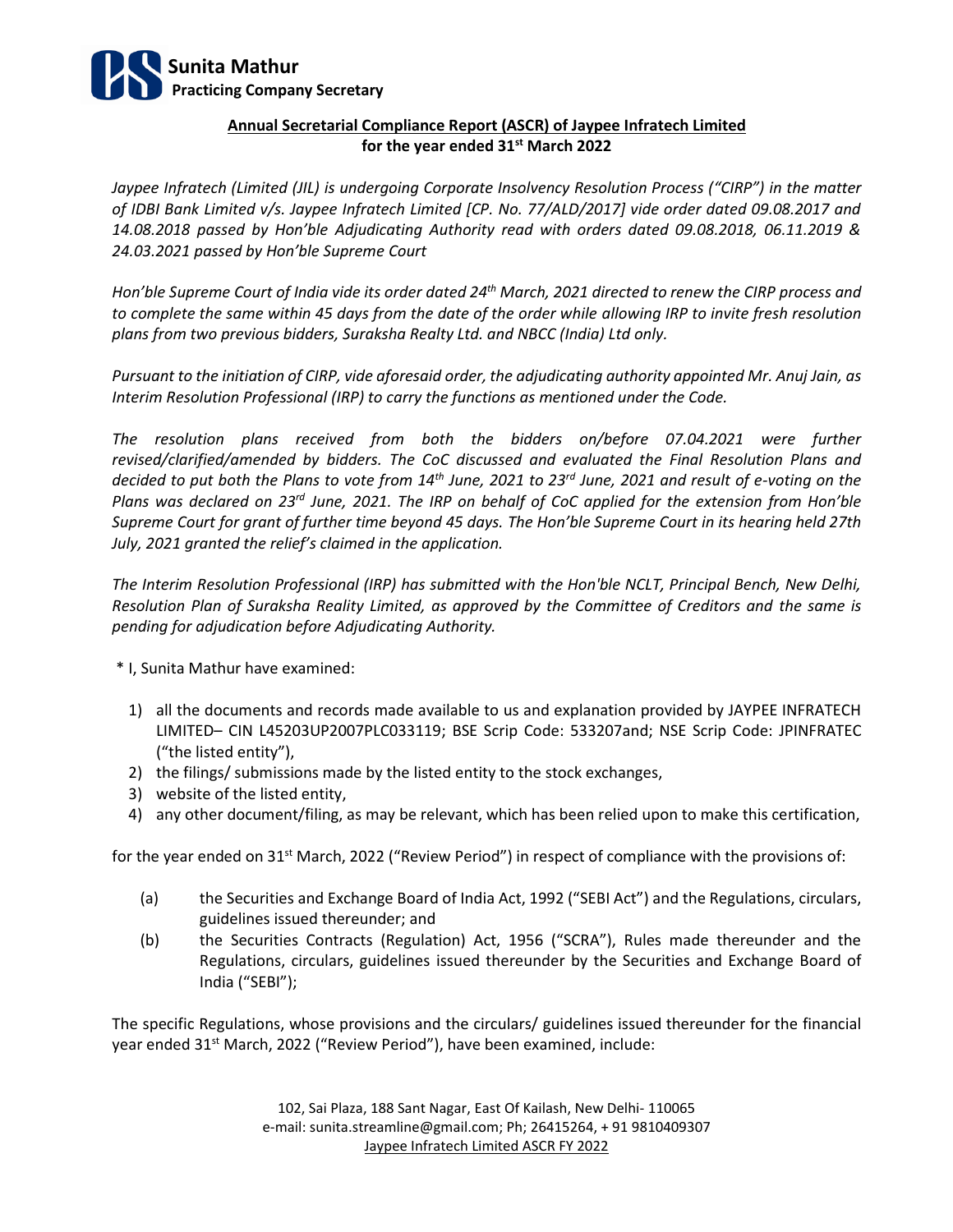# **Sunita Mathur Practicing Company Secretary**

- (a) the Securities and Exchange Board of India Act, 1992 ("SEBI Act") and the Regulations, circulars, guidelines issued thereunder; and
- (b) the Securities Contracts (Regulation) Act, 1956 ("SCRA"), Rules made thereunder and the Regulations, circulars, guidelines issued thereunder by the Securities and Exchange Board of India ("SEBI");
- (c) Securities and Exchange Board of India (Listing Obligations and Disclosure Requirements) Regulations, 2015;
- (d) Securities and Exchange Board of India (Issue of Capital and Disclosure Requirements) Regulations, 2018;
- (e) Securities and Exchange Board of India (Substantial Acquisition of Shares and Takeovers) Regulations, 2011;
- (f) Securities and Exchange Board of India (Buyback of Securities) Regulations, 2018;
- (g) Securities and Exchange Board of India (Share Based Employee Benefits) Regulations, 2014 and Securities and Exchange Board of India (Share Based Employee Benefits and Sweat Equity) Regulations, 2021;
- (h) Securities and Exchange Board of India (Issue and Listing of Debt Securities) Regulations, 2008;
- (i) Securities and Exchange Board of India (Issue and Listing of Non-Convertible and Redeemable Preference Shares) Regulations,2013
- (j) Securities and Exchange Board of India (Prohibition of Insider Trading) Regulations, 2015;
- (k) Securities and Exchange Board of India (Depository Participants) Regulations, 1996 & 2018;
- (l) The Securities and Exchange Board of India (Registrars to an Issue and Share Transfer Agents) Regulations, 1993 regarding the Companies Act and dealing with client;
- (m) Any other regulations, circulars etc issued by SEBI applicable to the Company.

and circulars/ guidelines issued thereunder;

The Company has confirmed that regulations mentioned above under clause (d), (f), (g) & (i) are not applicable to it.

and based on the above examination, I/We hereby report that, during the Review Period:

a) The listed entity has complied with the provisions of the above Regulations and circulars/ Guidelines issued thereunder as applicable to it except in respect of matters specified below:

| Sr. No       | Regulation               | Regulation<br>Compliance |                            | <b>Deviations</b>   | Observations/            |
|--------------|--------------------------|--------------------------|----------------------------|---------------------|--------------------------|
|              | Name/SEBI                | Number                   | Requirement                |                     | Remarks of<br>the        |
|              | Circular No.             | Circular date            | (Regulations/circulars/    |                     | Practicing               |
|              |                          |                          | guidelines                 |                     | Company                  |
|              |                          |                          | including specific clause) |                     | Secretary                |
| $\mathbf{1}$ | and<br><b>Securities</b> | $R$ 30(6)                | Hon'ble<br>of<br>Order     | It was a            | It was a material        |
|              | Exchange<br>Board        |                          | Supreme Court for grant    | VC.                 | order should have        |
|              | of India (Listing        |                          | of further time beyond     | hearing.            | <b>Disclosed</b><br>been |
|              | Obligations<br>and       |                          | 45 days. The Hon'ble       | The order           | $u/r$ 30 (6) not later   |
|              | <b>Disclosure</b>        |                          | Supreme Court in its       | was filed           | twenty-four<br>than      |
|              | Requirements)            |                          | hearing held 27th July,    | on 29 <sup>th</sup> | hours from<br>the        |
|              | Regulations,             |                          | 2021 has granted the       | <b>July 2021</b>    | 0f<br>occurrence         |
|              | 2015;                    |                          | relief's claimed in the    |                     | event<br><b>or</b>       |
|              |                          |                          | application.               |                     | information              |

Page  $\boldsymbol{\sim}$  $\checkmark$  $\infty$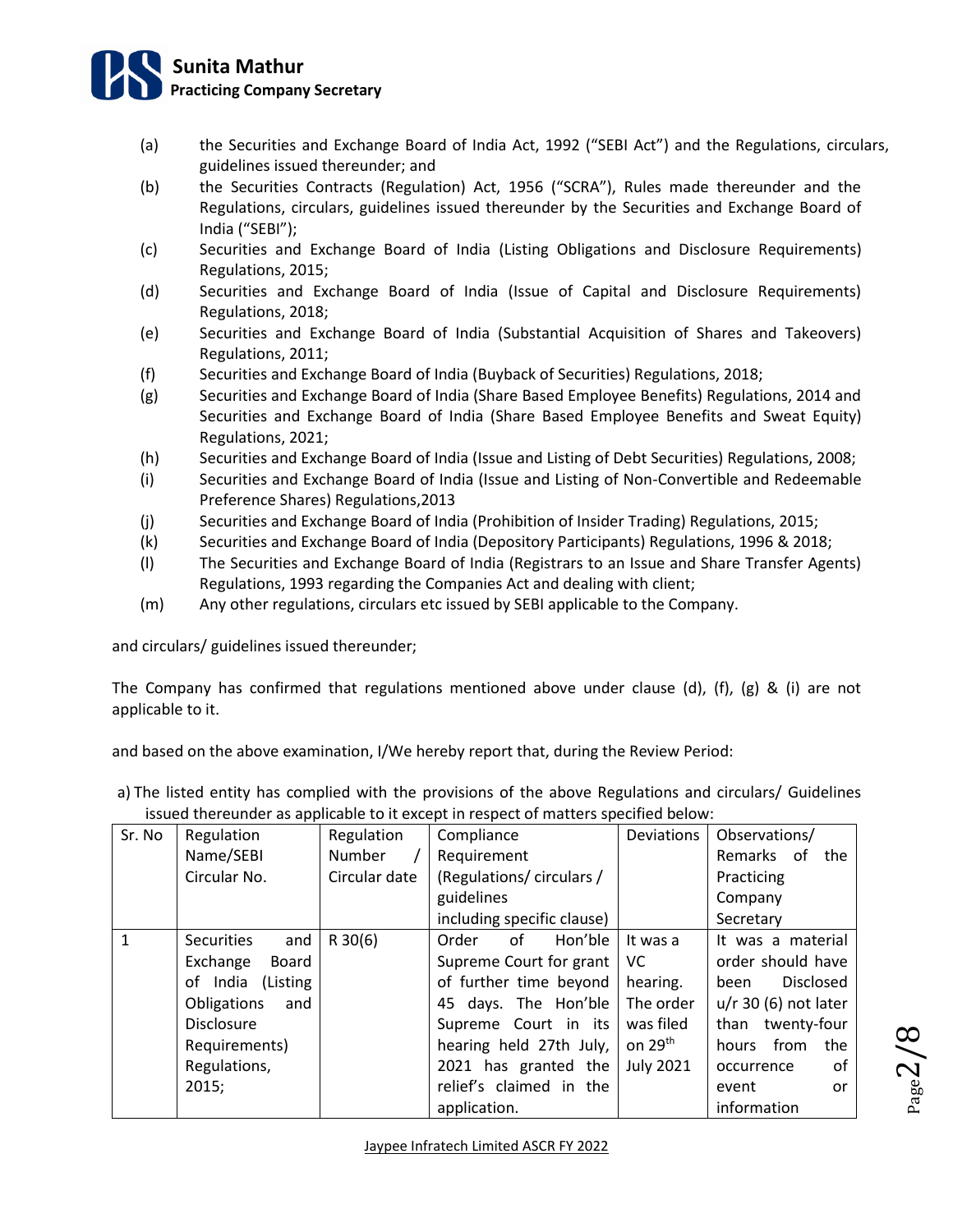

- b) The listed entity has maintained proper records under the provisions of the above Regulations and circulars/ guidelines issued thereunder in so far as it appears from my/our examination of those records;
- c) The following are the details of actions taken against the listed entity/ its promoters/ directors/ material subsidiaries either by SEBI or by Stock Exchanges (including under the Standard Operating Procedures issued by SEBI through various circulars) under the aforesaid Acts/ Regulations and circulars/ guidelines issued thereunder:

| Sr. No.      | Action taken by   | Details of violation      | Details<br>of<br>action  | Observations/        |
|--------------|-------------------|---------------------------|--------------------------|----------------------|
|              |                   |                           | taken<br>E.g.<br>fines,  | remarks<br>of<br>the |
|              |                   |                           | warning<br>letter,       | Practicing Company   |
|              |                   |                           | debarment, etc.          | Secretary, if any.   |
| $\mathbf{1}$ | The<br>Securities | Securities<br>and<br>The  | Monetary penalty of      | Order is<br>self-    |
|              | Exchange<br>and   | Exchange Board of India   | 7,00,000/-<br>Rs.        | explanatory          |
|              | Board of India    | passed an<br>has          | (Rupees Seven Lakh       |                      |
|              |                   | adjudication order No.    | only) has<br>been        |                      |
|              |                   | Order/SR/2021-            | imposed<br>under         |                      |
|              |                   | 22/15366/4<br>dated       | section 15A(b) of the    |                      |
|              |                   | 14.03.2022 in respect of  | SEBI Act, 1992 with      |                      |
|              |                   | its Show Cause Notice ref | the violation of the     |                      |
|              |                   | SEBI/EAD-<br>no.          | provisions<br>of         |                      |
|              |                   | 3/VSS/CM/27602/2019       | regulations 51(1),       |                      |
|              |                   | dated 18-10-2019 (SCN)    | $51(2)$ r/w Part B of    |                      |
|              |                   | regarding disclosures     | schedule III (Clauses    |                      |
|              |                   | required to be made to    | A1, A4, A9), 54(2),      |                      |
|              |                   | Stock Exchanges<br>the    | $57(1)$ , and $60(2)$ of |                      |
|              |                   | pursuant to SEBI (LODR)   | LODR<br>Regulations      |                      |
|              |                   | Regulations, 2015.        | committed by the         |                      |
|              |                   |                           | Jaypee Infratech Ltd     |                      |

The Company being under CIRP, has filed appeal against the order at Securities Appellate Tribunal, Mumbai on 02.05.2022 vide lodging number 260/2022.

d) The listed entity has taken the following actions to comply with the observations made in previous reports:

| Sr. No | Regulation |            | Observations of the Observations made   Actions taken by   Comments of       |               |
|--------|------------|------------|------------------------------------------------------------------------------|---------------|
|        | Name/SEBI  | Practicing | Company $ $ in the secretarial $ $ the listed entity, if $ $ the Practicing  |               |
|        |            |            | Circular No. Secretary in the previous $\vert$ compliance report $\vert$ any | Company       |
|        |            |            | reports for the year for the year ended                                      | Secretary on  |
|        |            | ended 2021 | 2021                                                                         | the actions   |
|        |            |            |                                                                              | taken by the  |
|        |            |            |                                                                              | listed entity |

Page ო  $\checkmark$  $\infty$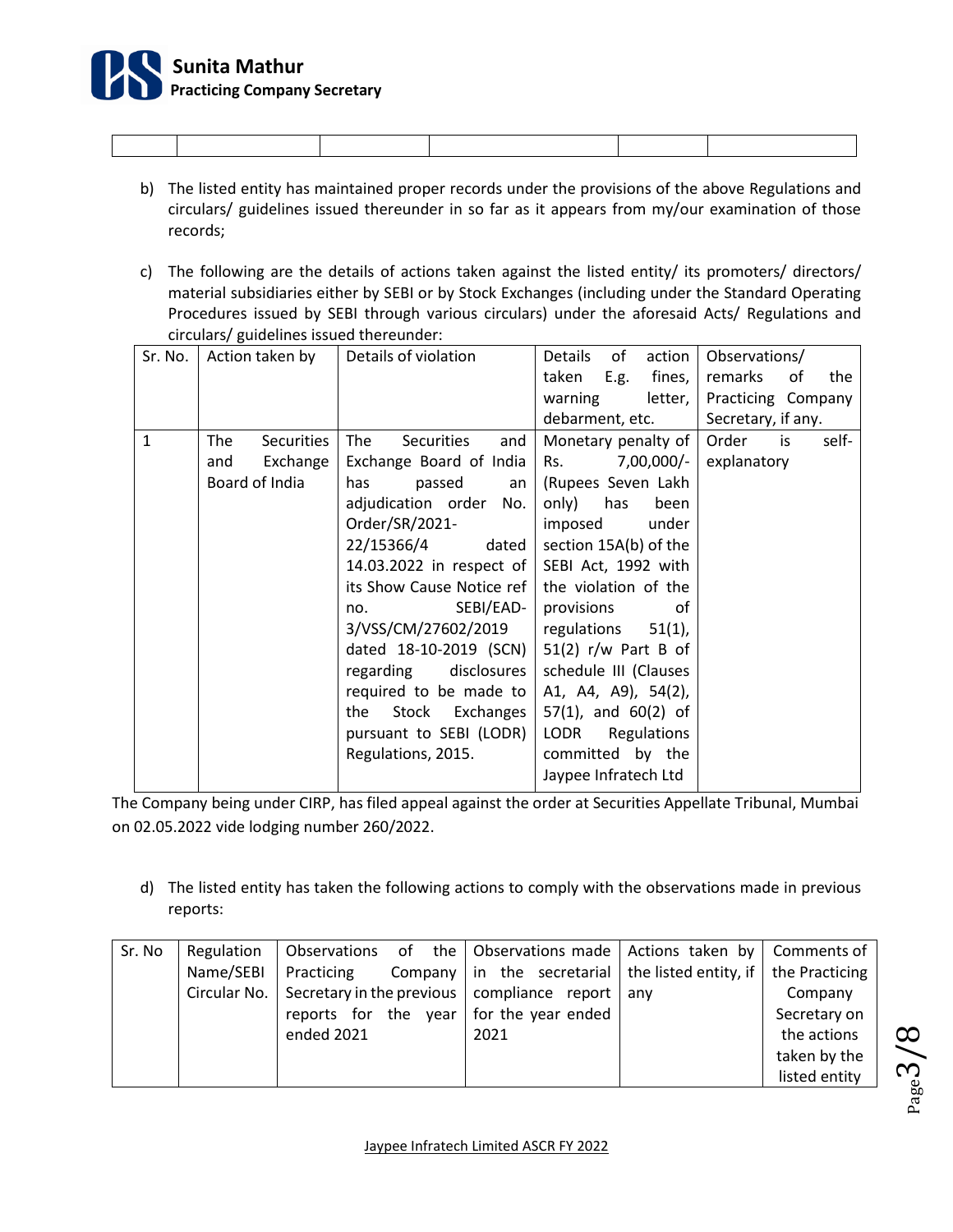

| $\mathbf{1}$   | SEBI LODR<br>Regulation<br>30(2)               | Review Petitions filed by<br>State Bank of India and<br>ors. and Axis Bank and<br>under<br>Review<br>ors.<br>Petition (Civil) Diary Nos.<br>13559/2020<br>and<br>13684/2020 have been<br>dismissed by Hon'ble<br>Supreme Court vide<br>dated<br>18th<br>order<br>August, 2020 (uploaded                                                                                                                                                                                                                                                                                                                                                                                                                                                                                                           | Same as in ASCR | The order was<br>uploaded on the<br>website<br>οf<br>Hon'ble Supreme<br>Court<br>on<br>20.08.2020<br>and<br>the same<br>was<br>disclosed to Stock<br>Exchanges within<br>stipulated time.                                                                                                                    |  |
|----------------|------------------------------------------------|---------------------------------------------------------------------------------------------------------------------------------------------------------------------------------------------------------------------------------------------------------------------------------------------------------------------------------------------------------------------------------------------------------------------------------------------------------------------------------------------------------------------------------------------------------------------------------------------------------------------------------------------------------------------------------------------------------------------------------------------------------------------------------------------------|-----------------|--------------------------------------------------------------------------------------------------------------------------------------------------------------------------------------------------------------------------------------------------------------------------------------------------------------|--|
|                |                                                | on 20.08.2020)<br>18th August, 2020 order<br>Intimation was made on<br>21/8/2020                                                                                                                                                                                                                                                                                                                                                                                                                                                                                                                                                                                                                                                                                                                  |                 |                                                                                                                                                                                                                                                                                                              |  |
| $\overline{2}$ | SEBI LODR<br>Regulation<br>$30(2)$ and R<br>29 | In accordance to LODR<br>Regulation 30 (2) Events<br>specified in Para A of<br>Part A of Schedule III are<br>deemed to be material<br>events and listed entity<br>shall make disclosure of<br>such events. Further,<br>Regulation 29 requires<br>intimation<br>prior<br>of<br>of<br>meeting<br>Board<br>wherein<br>proposals<br>specified in<br>the<br>regulations are to be<br>considered.<br>Hon'ble NCLAT vide its<br>interim order dated<br>April 22, 2020, directed<br>the<br>that<br>Interim<br>Resolution Professional<br>may constitute 'Interim<br>Monitoring Committee'<br>(IMC). Hence, in the case<br>of company under CIRP,<br>the powers are vested in<br>the IRP/CoC and in<br>IMC.<br>present<br>case,<br>Hence, prior / post<br>meetings intimation /<br>disclosure was required | Same as in ASCR | The<br>Listing<br>Regulations<br>requires that the<br>intimation<br>of<br>of<br>meetings<br>Committee<br>οf<br>Creditors only is<br>required to<br>be<br>given<br>and<br>accordingly,<br>no<br>disclosure<br>οf<br>meeting<br>of<br>Interim<br>Monitoring<br>Committee<br>was<br>required to<br>be<br>given. |  |

Page 4  $\checkmark$  $\infty$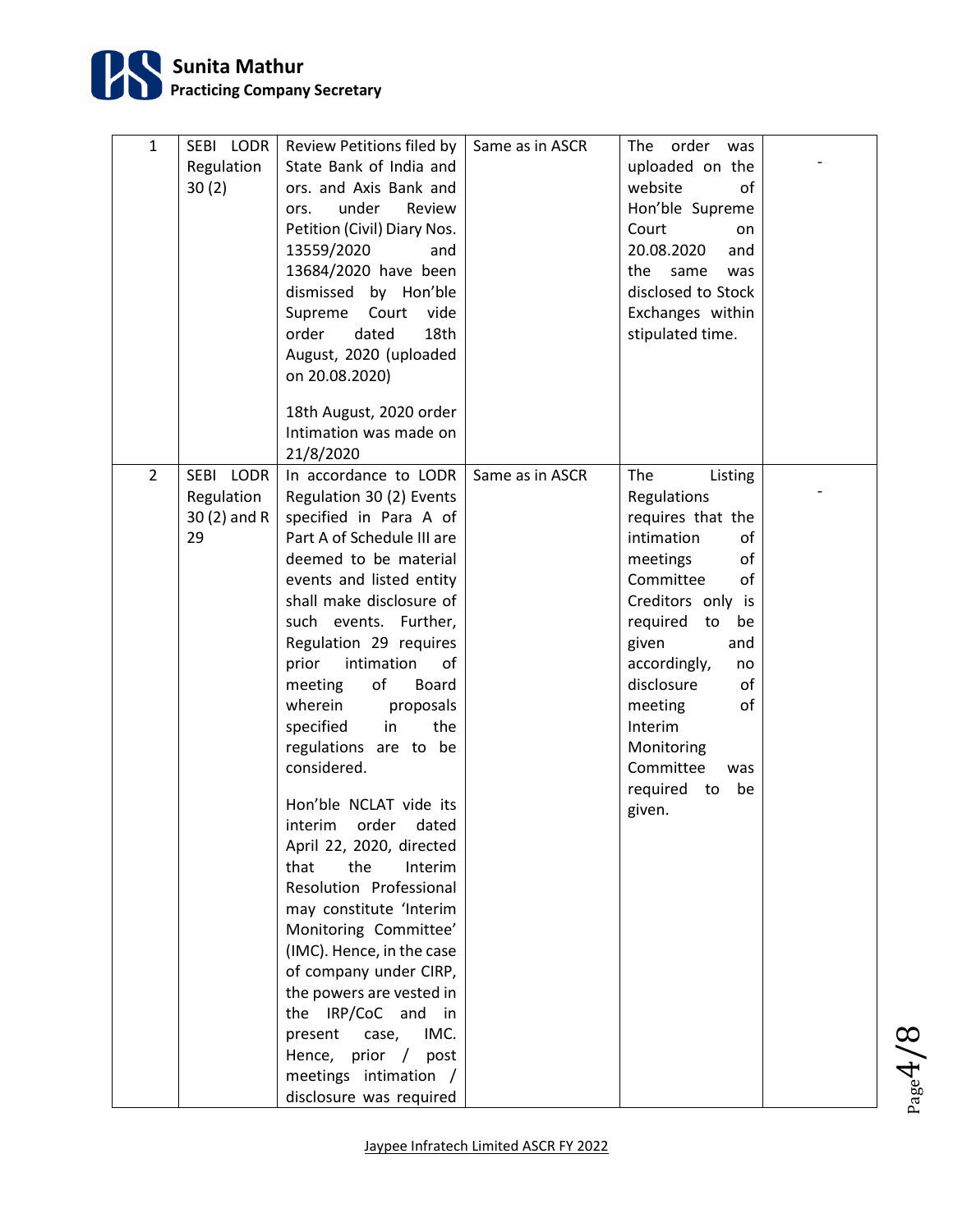

|   |              | to be given to stock           |                 |                                      |  |
|---|--------------|--------------------------------|-----------------|--------------------------------------|--|
|   |              | exchanges.<br>Whereas,         |                 |                                      |  |
|   |              | during Financial Year          |                 |                                      |  |
|   |              | 01.04.2020<br>to               |                 |                                      |  |
|   |              | 31.03.2021, a total of 10      |                 |                                      |  |
|   |              | IMC meetings were held         |                 |                                      |  |
|   |              | on following dates: -          |                 |                                      |  |
|   |              |                                |                 |                                      |  |
|   |              | S.No.<br><b>IMC Date</b>       |                 |                                      |  |
|   |              | (i)<br>27.04.2020              |                 |                                      |  |
|   |              | (ii)<br>30.04.2020             |                 |                                      |  |
|   |              | 07.05.2020<br>(iii)            |                 |                                      |  |
|   |              | (iv)<br>23.05.2020             |                 |                                      |  |
|   |              | 01.06.2020<br>(v)              |                 |                                      |  |
|   |              | 11.06.2020<br>(vi)             |                 |                                      |  |
|   |              | (vii)<br>27.06.2020            |                 |                                      |  |
|   |              | 30.06.2020<br>(viii)           |                 |                                      |  |
|   |              | 21.07.2020<br>(ix)             |                 |                                      |  |
|   |              | 30.07.2020<br>(x)              |                 |                                      |  |
|   |              | <b>No</b><br>disclosure        |                 |                                      |  |
|   |              | /Intimation of events          |                 |                                      |  |
|   |              | were made except post          |                 |                                      |  |
|   |              | intimation<br>of<br><b>IMC</b> |                 |                                      |  |
|   |              | meeting of 30.04.2020          |                 |                                      |  |
|   |              | and 30.07.2020                 |                 |                                      |  |
| 3 | SEBI LODR    | Intimation<br>of               | Same as in ASCR | of<br>The<br>list                    |  |
|   | Regulation   | Constitution of COC on         |                 | Committee<br>of                      |  |
|   | 30<br>and    | 31st March, 2021 should        |                 | Creditors as of cut                  |  |
|   | Schedule III | have been made in              |                 | off date 31.03.                      |  |
|   | Part<br>А,   | compliance<br>of               |                 | 2021 was<br>filed                    |  |
|   | Clause<br>А, | Regulation<br>30<br>and        |                 | with<br>the                          |  |
|   | sub-clause   | Schedule III Part A,           |                 | Adjudicating                         |  |
|   | $16(e)$ .    | Clause A, sub-clause           |                 | authority<br>on                      |  |
|   |              | 16(e). However, the            |                 | 07.04.2021 and in                    |  |
|   |              | intimation<br>was              |                 | accordance with                      |  |
|   |              | furnished on 8.04.2021         |                 | requirements of                      |  |
|   |              |                                |                 |                                      |  |
|   |              |                                |                 |                                      |  |
|   |              |                                |                 | the<br>Listing<br>Regulations<br>the |  |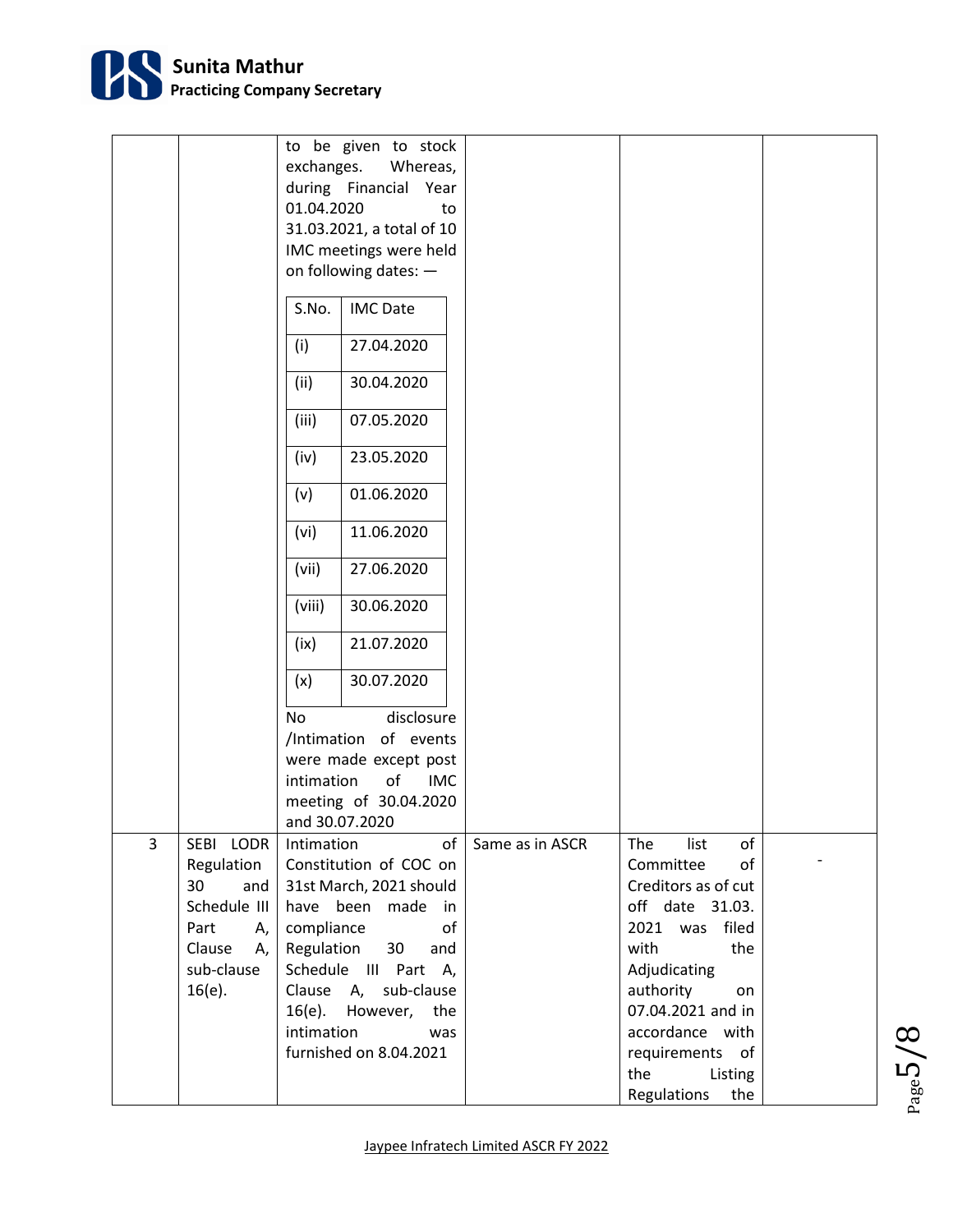

| 4  | National<br>Stock<br>Exchange<br>of<br>India<br>Limited      | National<br><b>Stock</b><br>Exchange of India<br>Limited letter Ref.<br>No.<br>NSE/CM/Surveillan<br>ce/10186 dated 9th<br>December,<br>2020<br>has<br>sought<br>Clarification<br>on<br>Movement in price.                                                                                          | intimation<br>was<br>made to the Stock<br>Exchanges<br>on<br>08.04.2021.<br>The<br>Company<br>clarified suitably. |  |
|----|--------------------------------------------------------------|----------------------------------------------------------------------------------------------------------------------------------------------------------------------------------------------------------------------------------------------------------------------------------------------------|-------------------------------------------------------------------------------------------------------------------|--|
| 5. | of<br>Code<br>Criminal<br>Procedure<br>(CrPC)<br>Section 91- | IRP has been issued<br>Notice under CrPC<br>$91 -$<br>Section<br>to<br>provide documents<br>and other things<br>09.04.2021<br>dated<br>by the office of<br>Chief Commission,<br>Criminal<br>Investigation<br>Office,<br>Gautam<br>Budh Nagar, Noida                                                | Company has<br>furnished the<br>documents/<br>information                                                         |  |
| 6  | of<br>Code<br>Criminal<br>Procedure<br>(CrPC)Secti<br>on 91  | IRP has been issued<br>Notice under CrPC<br>Section<br>$91 -$<br>to<br>provide documents<br>15.06.2021<br>dated<br>by the office of<br>Assistant<br>Commissioner<br>of<br>Police,<br>Crime<br>Branch,<br>Delhi<br>Police,<br>Delhi<br>110092.<br>The<br>has<br>Company<br>provided<br>information. | Company has<br>furnished the<br>documents/<br>information                                                         |  |

Page 6 $\checkmark$  $\infty$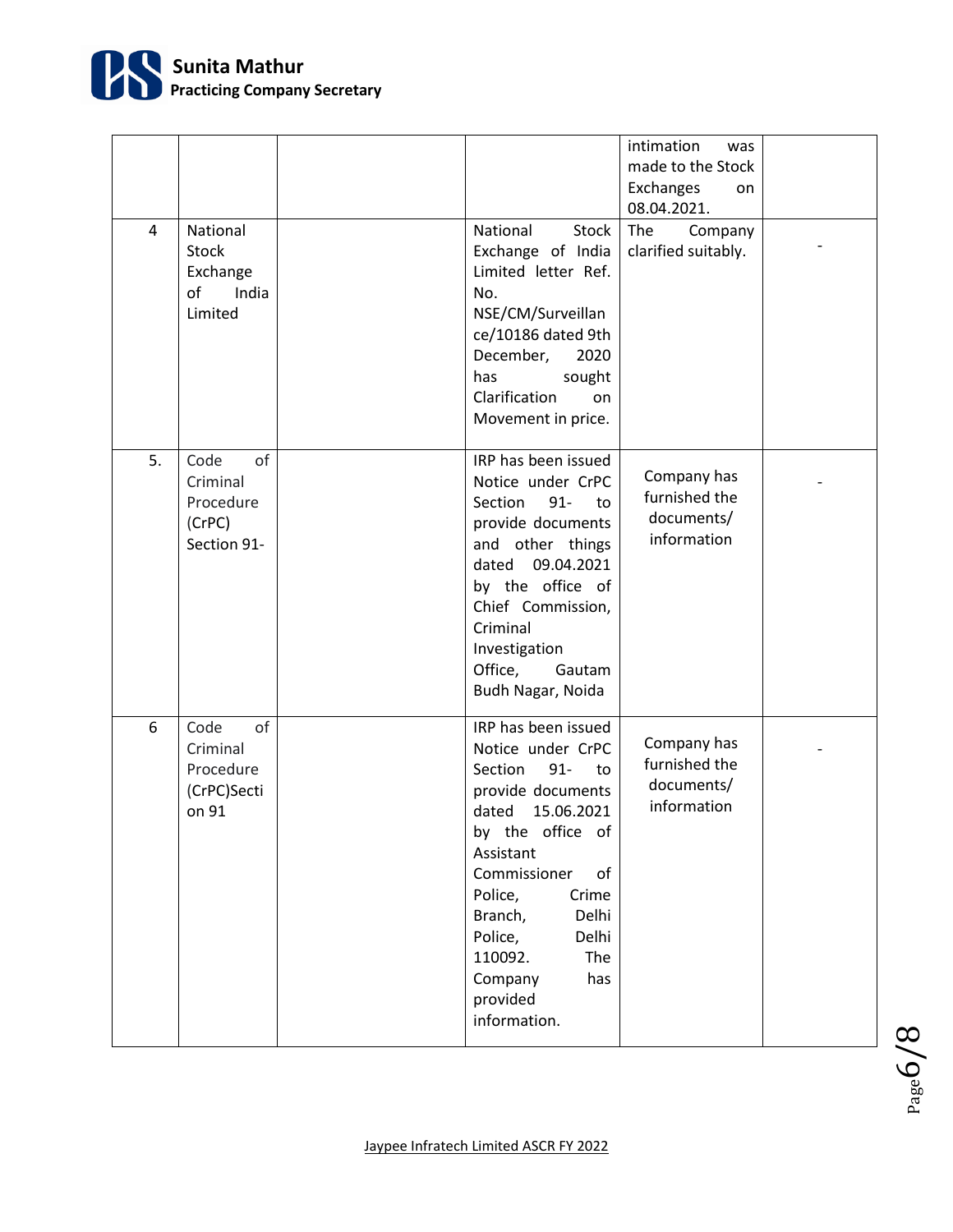

| $\overline{7}$ | The<br>Companies<br>Act,<br>2013/MCA(<br>SFIO) | of<br>Ministry<br>Corporate<br>Affairs,<br>Serious<br>Fraud<br>Investigation Office<br>(SFIO) vide its letter<br>F. No SFIO/INV/JIL<br>and JAL/1280<br>୍ଷ<br>1281/2020/JIL<br>19751<br>dated<br>19/5/2020<br>has<br>initiated<br>investigation<br>against<br>the<br>Company into the<br>affairs of Jaiprakash<br>Associates Ltd and<br>Jaypee<br>Infratech<br>Ltd under section<br>212 (1) (c) of the<br>Companies<br>Act,<br>2013. | The Company has<br>provided<br>information. |      |
|----------------|------------------------------------------------|-------------------------------------------------------------------------------------------------------------------------------------------------------------------------------------------------------------------------------------------------------------------------------------------------------------------------------------------------------------------------------------------------------------------------------------|---------------------------------------------|------|
| 8              | The<br>Companies<br>Act, 2013                  | Sh.<br>Pramod<br>К<br>Aggarwal CFO<br>of<br>the<br>Company<br>resigned w.e.f. July<br>31st, 2020.<br>The<br>Company is yet to<br>fill the vacancy of<br><b>CFO</b><br>as<br>per<br>provisions<br>of<br>Section 203(1) of<br>the Companies Act,<br>2013 and Rule 8 of<br>the<br>Companies<br>(Appointment and<br>Remuneration<br>of<br>Managerial<br>Personnel)<br>Rules,<br>2014.                                                   |                                             | None |

*I. The Company has issued and listed series of Non-Convertible Debt securities (hereinafter referred to as "NCDs") during the period 2014 to 2015 privately placed and solely held by Axis Bank Limited. Axis Trustee Services Limited is the Debenture Trustee. As detailed herein: -*

$$
P_{\rm age}7/8
$$